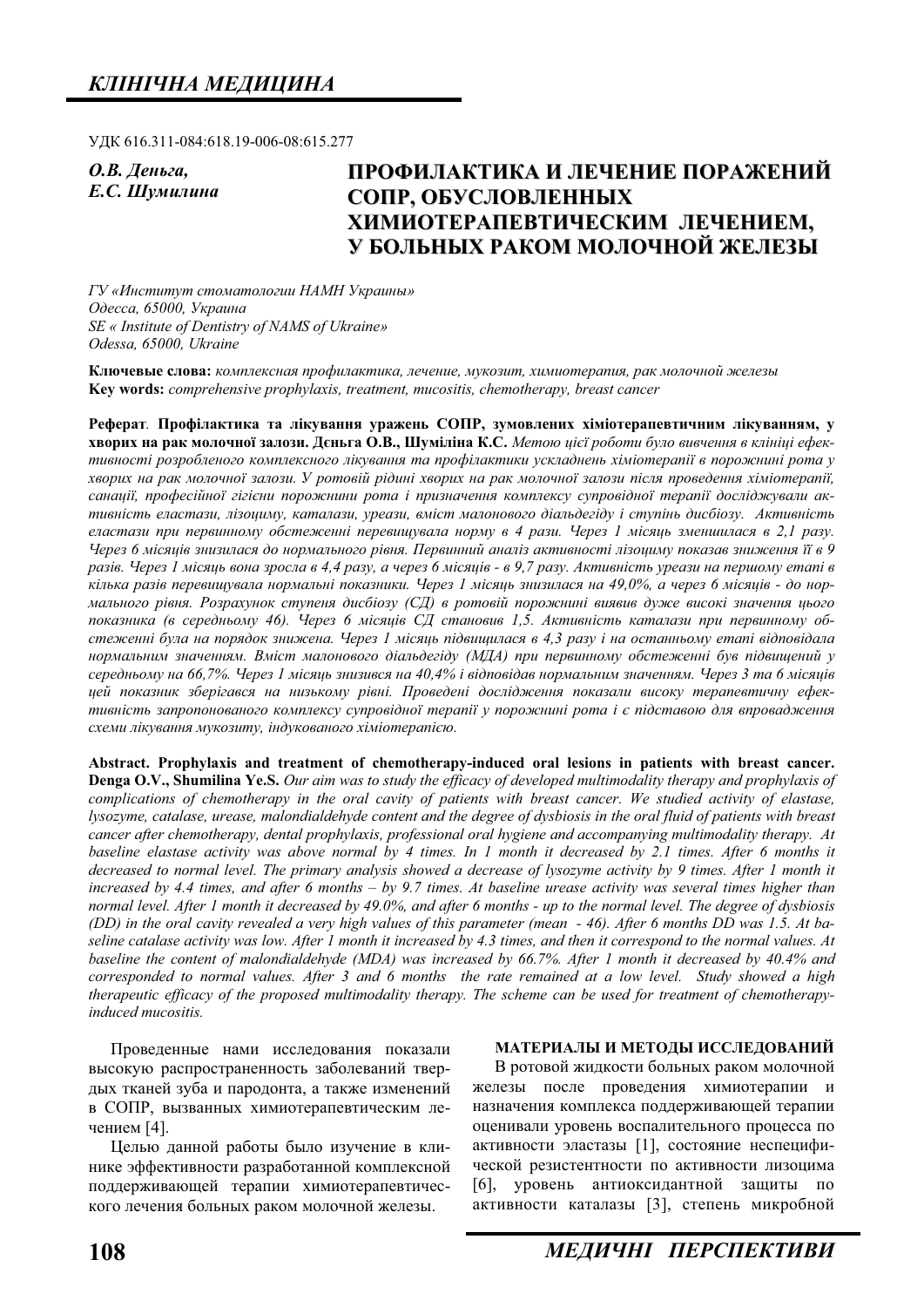обсеменённости полости рта по активности уреазы [2], содержание малонового диальдегида (ПОЛ) [8] и степень дисбиоза (соотношение уреаза/лизоцим) [9]. Всем пациенткам проводили санацию и профессиональную гигиену полости рта. В основной группе назначали комплекс препаратов (табл.1), а в группе сравнения базовую терапию.

 $Ta6\n<sub>n</sub>\n<sub>u</sub>\n<sub>a</sub> 1$ 

### Комплексная терапия и профилактика поражений слизистой оболочки полости рта после химиотерапевтического лечения

| Препарат                                           | Способ примененияния и дозы                                                  |  |  |  |  |
|----------------------------------------------------|------------------------------------------------------------------------------|--|--|--|--|
| За неделю до 2-го курса XT, через 6 мес. - 1 месяц |                                                                              |  |  |  |  |
| Кальнил                                            | 1 таб. 3 раза в день                                                         |  |  |  |  |
| 3 г на 250 мл воды 2 раза в день<br>Намацит        |                                                                              |  |  |  |  |
| Лактовит                                           | 1 капс. 2 раза в день                                                        |  |  |  |  |
|                                                    | За 1 нед. до и 2 нед. после каждого курса XT                                 |  |  |  |  |
| Лизомукоид                                         | 2 чайн. ложки эликсира на 0,25 мл воды, полоскать полость рта 4-5 раз в день |  |  |  |  |
| Квертулин<br>(гель)                                | 3-4 раза в день после еды аппликации на слизистую оболочку полости рта       |  |  |  |  |

#### РЕЗУЛЬТАТЫ И ИХ ОБСУЖДЕНИЕ

Полученные результаты исследования активности эластазы в ротовой жидкости больных раком молочной железы свидетельствуют о выраженном воспалительном процессе в полости рта после проведения химиотерапии (табл. 2). Уровень этого маркера воспаления в ротовой жидкости при первичном обследовании превышал эти показатели у пациентов без соматической патологии более, чем в 4 раза. Анализ ротовой жидкости, проведенный через 1 месяц, показал достоверное снижение активности эластазы в обеих группах. При этом в группе сравнения этот показатель уменьшился в 1,4 раза  $(p_1 < 0.01)$ , а в основной группе – в 2,1 раза ( $p_1$ <0,001). Если при первичном исследовании в уровне активности эластазы между группами не было различий ( $p > 0, 4$ ), то через 1 месяц изучаемый показатель в основной группе пациенток, получавших комплексную терапию, был достоверно ниже, чем в группе сравнения  $(p<0,01)$ . Через 3 месяца активность эластазы в ротовой жидкости наблюдаемых пациенток была низкой по сравнению с исходными значениями. При этом уровень этого показателя в основной группе был в 1,5 раза ниже, чем в группе сравнения ( $p<0.02$ ), что свидетельствует о меньшей выраженности воспаления в полости рта пациенток основной группы. Проведение биохимического анализа через 6 месяцев зарегистрировало снижение активности эластазы в ротовой жидкости пациенток основной группы до нормального уровня. А в ротовой жидкости группы сравнения активность эластазы, несмотря на снижение по отношению к исходному уровню, была в 2 раза выше нормальных значений (табл. 2). Полученные данные свидетельствуют о выраженном противовоспалительном действии комплекса поддерживающей терапии.

 $Ta6$ лииа 2

| Группы    | Норма           | Исходный                   | Через 1 месяц                                | Через 3 месяца                               | Через 6 месяцев                              |
|-----------|-----------------|----------------------------|----------------------------------------------|----------------------------------------------|----------------------------------------------|
| Сравнения | $0.36 \pm 0.09$ | $1,47 \pm 0,09$            | $1,06 \pm 0,08$<br>$p_1 < 0.01$              | $0.90 \pm 0.07$<br>$p_1 < 0,001$             | $0.72 \pm 0.09$<br>$p_1 < 0,001$             |
| Основная  |                 | $1,60 \pm 0,11$<br>p > 0,4 | $0.74 \pm 0.05$<br>p < 0.01<br>$p_1 < 0,001$ | $0.61 \pm 0.08$<br>p < 0.02<br>$p_1 < 0,001$ | $0.43 \pm 0.05$<br>p < 0.01<br>$p_1 < 0,001$ |

### Активность эластазы в ротовой жидкости пациенток после химиотерапии рака молочной железы, мк-кат/л

Примечания: в табл. 2-6. р – достоверность отличий между группами, р<sub>1</sub> – достоверность отличий по отношению к исходному VDOBHIO.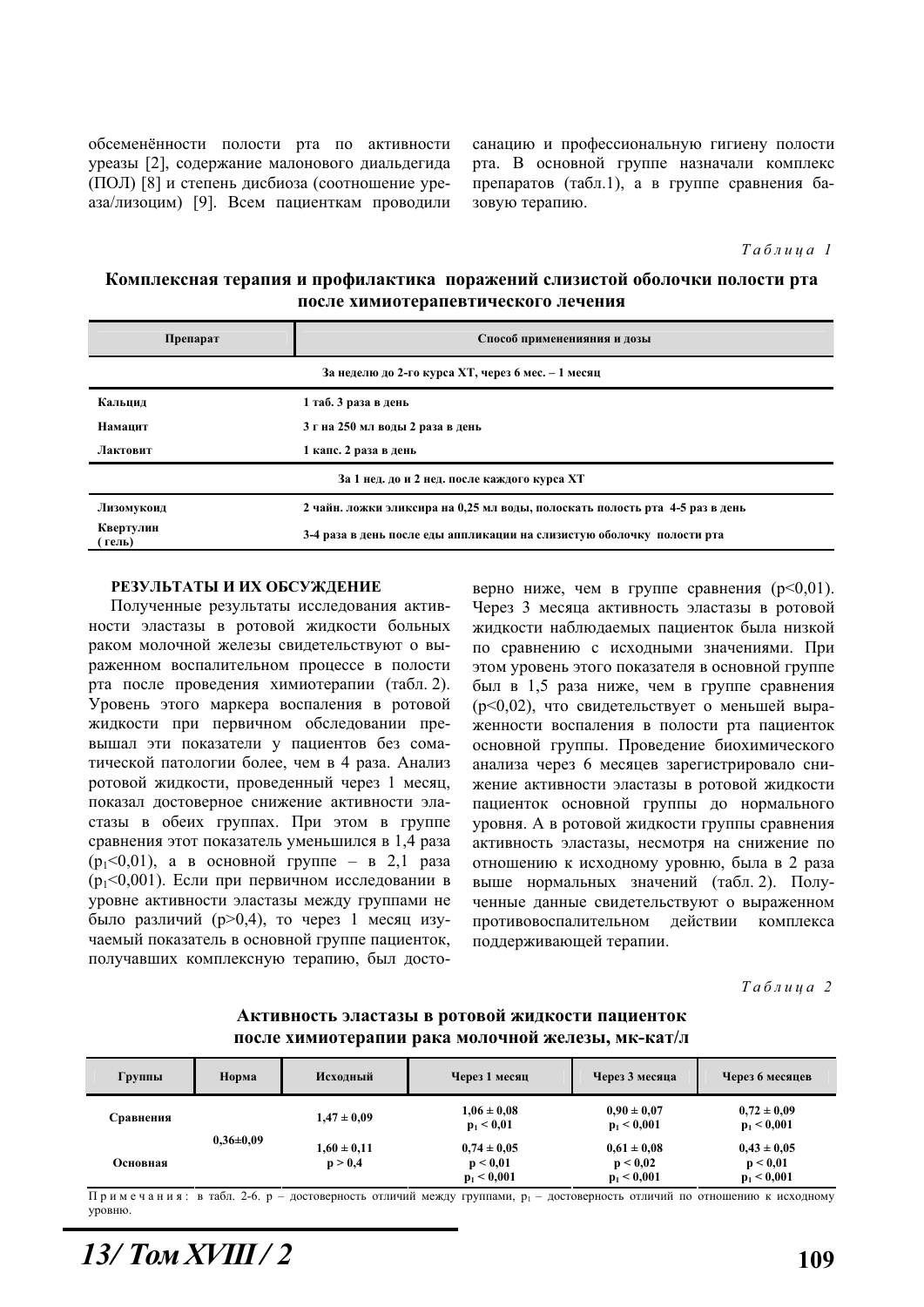В таблице 3 обобщены результаты исследования активности лизоцима в ротовой жидкости пациенток на различных сроках лечения. Первичный анализ, проведенный через 4 дня после химиотерапии, показал очень резкое снижение этого показателя неспецифической резистентности в полости рта. По сравнению с нормальными значениями активность лизоцима в ротовой жидкости наблюдаемых пациенток после проведения химиотерапии снижена почти в 9 раз, что говорит о существенном угнетении

местного неспецифического иммунитета и большой вероятности развития стоматологической патологии. Через 1 месяц после проведения санации полости рта у пациенток группы сравнения активность лизоцима в их ротовой жидкости выросла в 2,2 раза. При этом в основной группе после дополнительного назначения комплекса поллерживающей терапии активность лизоцима повысилась более существенно – в 4,4 ра- $3a (p < 0.001)$ .

 $Ta6$ лица 3

| Группы    | Норма       | Исходный                 | Через 1 месяц                                 | Через 3 месяца                              | Через 6 месяцев                              |
|-----------|-------------|--------------------------|-----------------------------------------------|---------------------------------------------|----------------------------------------------|
| Сравнения | $97 \pm 16$ | $4.7 \pm 0.6$            | $10,3 \pm 1,1$<br>$p_1 < 0.002$               | $21,8 \pm 1,9$<br>$p_1 < 0,001$             | $18,1 \pm 2,4$<br>$p_1 < 0,001$              |
| Основная  |             | $6,2 \pm 0,9$<br>p > 0,2 | $27.5 \pm 0.03$<br>p < 0,001<br>$p_1 < 0,001$ | $39.6 \pm 5.3$<br>p < 0.01<br>$p_1 < 0,001$ | $60,4 \pm 7,2$<br>p < 0,001<br>$p_1 < 0,001$ |

Активность лизоцима в ротовой жидкости пациенток после химиотерапии рака  $MO$ **JIOЧНОЙ** ЖЕЛЕЗЫ,  $e$ Д/Л

Оценивая активность лизоцима через 3 месяца, мы отметили дальнейший рост этого показателя неспецифического иммунитета в ротовой полости пациенток обеих групп. Однако в основной группе рост активности лизоцима был более значителен ( $p<0,01$ ). На заключительном этапе биохимического исследования уровень лизоцима в основной группе в 3,3 раза превышал значения этого показателя в группе сравнения ( $p<0,001$ ). В конечном итоге за наблюдаемый период активность лизоцима в группе сравнения увеличилась в 3,8 раза, а в основной – в 9,7 (табл. 3). Полученные результаты позволяют отметить выраженное иммуностимулирующее действие предложенного комплекса, что весьма важно лля пациентов со злокачественными новообразованиями. К сожалению, уровень этого основного показателя неспецифической резистентности в полости рта даже у пациенток основной группы за 6 месяцев не достиг нормальных значений. Возможно, для полной нормализации уровня лизоцима в полости рта необходим более длительный прием комплекса, что требует дальнейших исследований в этом направлении.

В таблице 4 представлены результаты оценки активности уреазы – фермента, который вырабатывают условно-патогенные и патогенные микроорганизмы. Поэтому по уровню активности этого фермента можно косвенно судить о степени микробной обсемененности ротовой полости. Как видно из представленных данных, активность уреазы в ротовой жидкости обеих групп на первом этапе исследования в несколько раз превышала эти показатели у пациентов без соматической патологии. При проведении исследований ротовой жидкости через 1 месяц было установлено снижение активности уреазы в ротовой жидкости группы сравнения на 23,4%  $(p_1>0,1)$ , а в основной группе – на 49,0% ( $p<0,05$ ). Достоверное уменьшение активности уреазы в ротовой жидкости группы сравнения было зарегистрировано только через 6 месяцев после начала наблюдения.

При этом в ротовой жидкости основной группы пациенток активность уреазы была на достоверно высоком уровне на всех этапах применения комплекса поддерживающей терапии  $(p<0,02 - 0,05, \text{ табл. } 4)$ . Важно подчеркнуть, что через 6 месяцев активность уреазы в ротовой жидкости пациенток основной группы, которым назначали исследуемый комплекс препаратов, снизилась до нормального уровня. Вероятно, полученный результат связан с повышением неспецифической резистентности в ротовой полости под влиянием назначения регулярных курсов разработанного комплекса.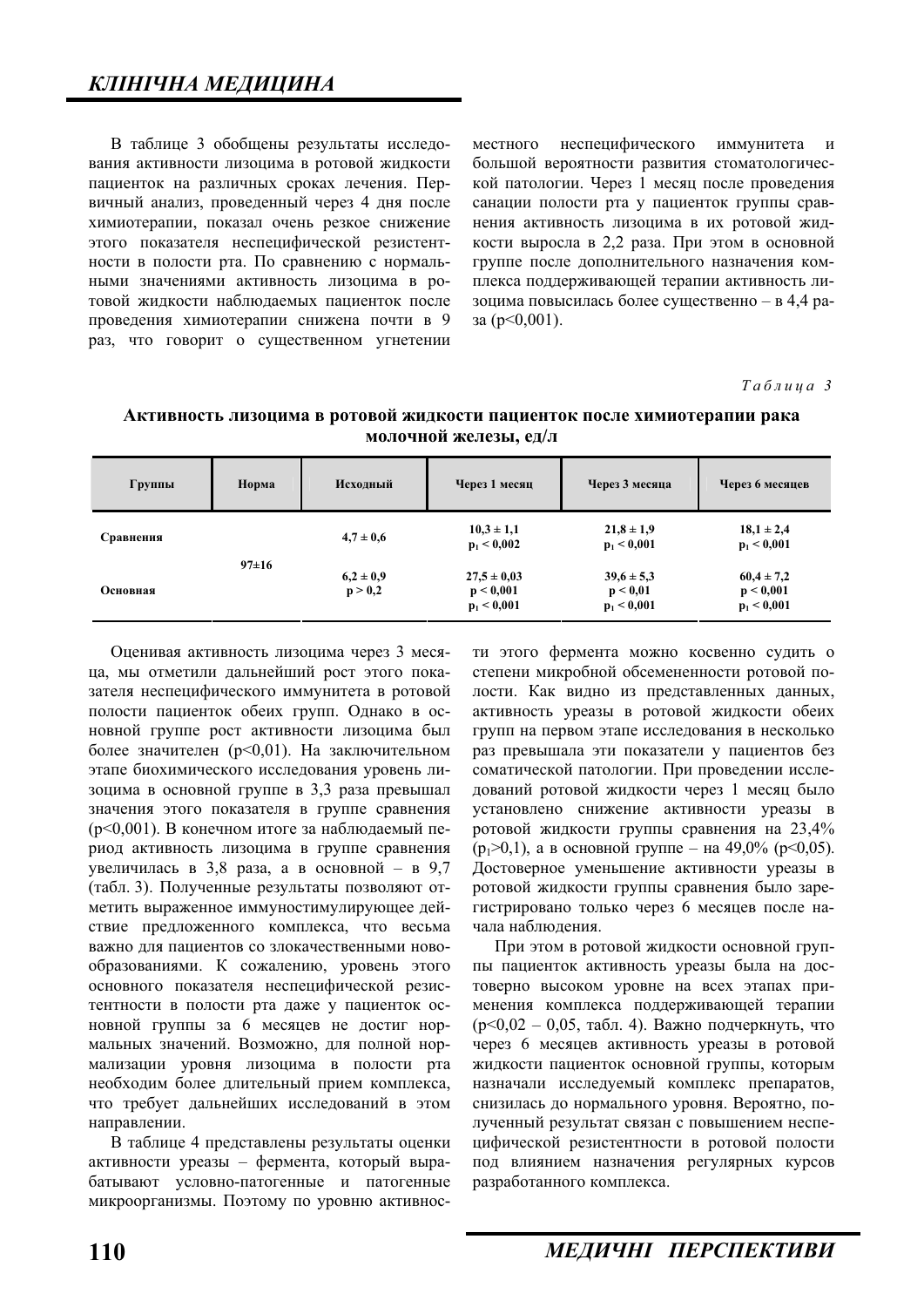| Группы    | Норма         | Исходный                   | Через $1$<br>месяц                           | $\gamma$ Через 3<br>месяца                   | Через 6 месяцев                              |
|-----------|---------------|----------------------------|----------------------------------------------|----------------------------------------------|----------------------------------------------|
| Сравнения | $0,185-0,200$ | $0,47 \pm 0,05$            | $0,36 \pm 0,02$<br>$p_1 > 0,1$               | $0,41 \pm 0,04$<br>$p_1 > 0,4$               | $0.28 \pm 0.03$<br>$p_1 < 0.01$              |
| Основная  |               | $0,53 \pm 0,04$<br>p > 0,4 | $0.27 \pm 0.03$<br>p < 0.05<br>$p_1 < 0,001$ | $0.30 \pm 0.02$<br>p < 0.02<br>$p_1 < 0,001$ | $0.19 \pm 0.02$<br>p < 0.02<br>$p_1 < 0,001$ |

#### Активность уреазы в ротовой жидкости пациенток после химиотерапии рака молочной железы, мк-кат/л, М±m

Расчет степени дисбиоза (СД) в ротовой полости по соотношению активности лизоцима и уреазы (метод А.П. Левицкого и др., 2007) выявил очень высокие значения этого показателя. Так, если при III степени дисбиоза, соответствующей декомпенсированной стадии, уровень СД находится в пределах 8-20, то у пациенток после химиотерапии он составил в среднем 46 (рис. 1). Как показали дальнейшие расчеты, СД в полости рта пациенток группы сравнения снижался в ходе наблюдения и через 6 месяцев составил 7,6, что соответствует II субкомпенсированной стадии дисбиоза. Тогда как у пациенток основной группы под влиянием комплекса сопроводительной терапии уровень СД уменьшался более значительно и достиг к 6 месяцу 1,5, что характеризуется как компенсированная I стадия дисбиоза [9].



Рис. 1. Изменения степени дисбиоза в полости рта пациенток после химиотерапии рака молочной железы под влиянием комплекса поддерживающей терапии

Полученные результаты свидетельствуют о выраженной пребиотической эффективности кверцетина и инулина, входящих в состав Квертулина. Известно, что эти компоненты способствуют росту и размножению пробиотической микрофлоры, улучшая состояние микробиоценоза [5].

Как видно из результатов, представленных в табл. 5, активность основного антиоксидантного фермента каталазы в ротовой жидкости наблюдаемых пациенток при первичном обследовании после проведения химиотерапии была на порядок снижена, что свидетельствует о резком угнетении антиоксидантной защиты в полости рта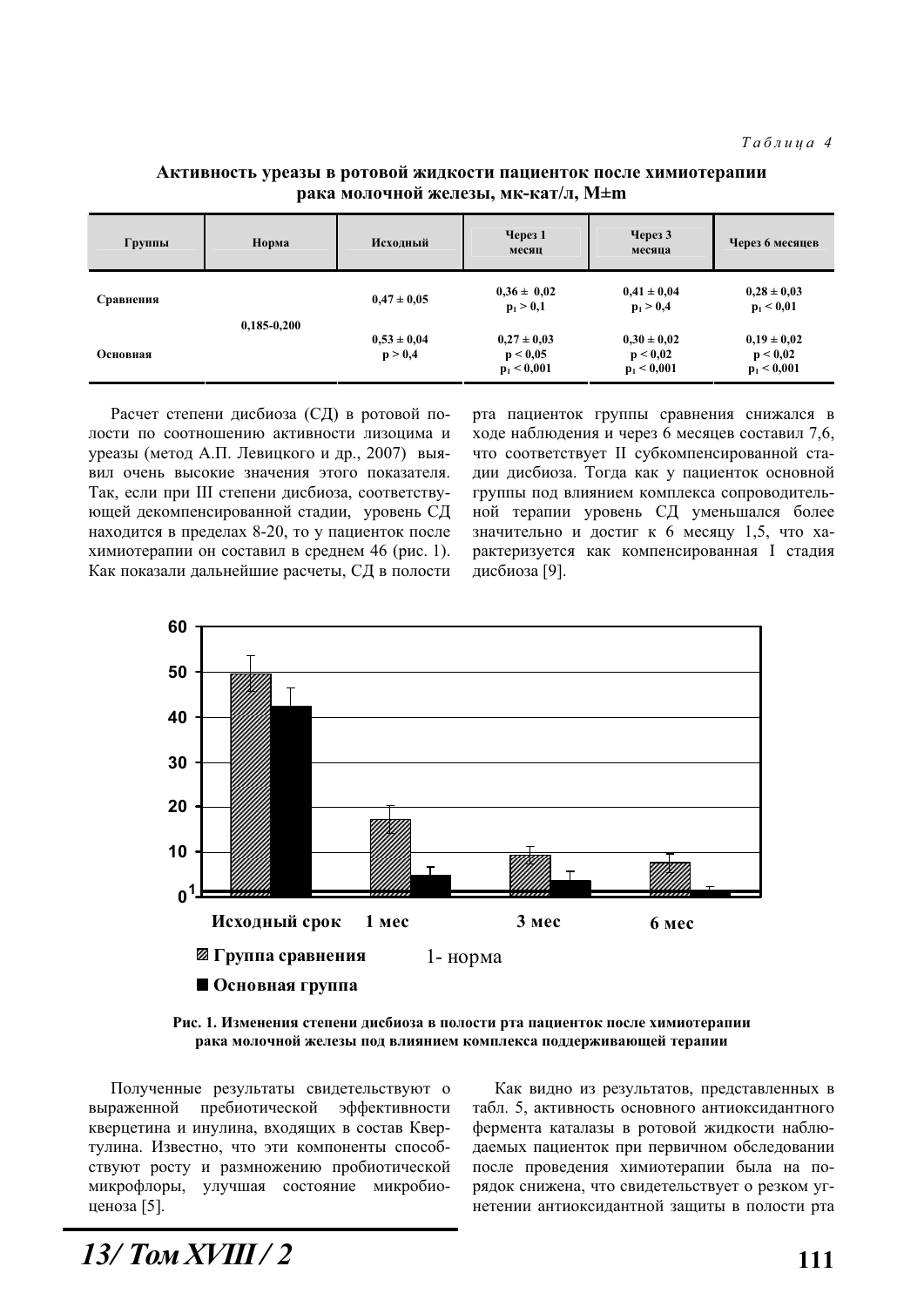и является весомым фактором для развития стоматологической патологии. Проведение биохимического анализа ротовой жидкости через месяц показало повышение активности каталазы в группе сравнения в 3,3 раза, а в основной – в 4,3 раза ( $p<0,01$ ). Более значительное повышение активности одного из основных показателей антиоксилантной зашиты в ротовой жилкости основной группы свидетельствует о стимуляции антиоксидантной защиты ротовой полости под влиянием предложенного комплекса (табл. 5). Более высокие, достоверно отличимые (p<0,001),

значения активности каталазы в ротовой жидкости пациенток основной группы зарегистрированы при обследовании через 3 и через 6 месяцев. Важно отметить, что на последнем этапе активность каталазы в основной группе соответствовала нормальным значениям, в группе сравнения так и не достигла уровня нормы. Полученные результаты подтверждают многочисленные факты о выраженной антиоксидантной эффективности кверцетина, входящего в состав Квертулина [7].

 $Ta6\nmu u a 5$ 

| Группы    | Норма       | Исходный                     | Через 1 месяц                                  | Через 3 месяца                                | Через 6 месяцев                                 |
|-----------|-------------|------------------------------|------------------------------------------------|-----------------------------------------------|-------------------------------------------------|
| Сравнения | $0,15-0,20$ | $0.017 \pm 0.002$            | $0.056 \pm 0.006$<br>$p_1 < 0,001$             | $0.083 \pm 0.009$<br>$p_1 < 0,001$            | $0,097 \pm 0,013$<br>$p_1 < 0,001$              |
| Основная  |             | $0.019 \pm 0.003$<br>p > 0,6 | $0.082 \pm 0.007$<br>p < 0.01<br>$p_1 < 0,001$ | $0,124\pm0,011$<br>p < 0,001<br>$p_1 < 0,001$ | $0,163 \pm 0,020$<br>p < 0.001<br>$p_1 < 0,001$ |

Активность каталазы в ротовой жидкости пациенток после химиотерапии рака  $MOJO$ ЧНОЙ ЖЕЛЕЗЫ, МКАТ/Л,  $M \pm m$ 

Содержание малонового диальдегида (МДА) в ротовой жидкости наблюдаемых пациенток при первичном обследовании было повышено в среднем на 66,7 % (табл. 6). Это свидетельствует об интенсификации перекисного окисления липидов (ПОЛ) в ротовой полости пациенток после проведения химиотерапии. Проведение базовой терапии в группе сравнения не повлияло на этот показатель, который сохранялся на исходном уровне через 1 и 3 месяца ( $p_1 > 0.2-0.25$ ). Только через 6 месяцев в ротовой жидкости группы сравнения содержание МДА достоверно уменьшилось ( $p_1$ <0,02, табл. 6). При этом в ротовой жидкости основной группы уже после назначения первого курса комплекса сопроводительной терапии уровень МЛА снизился на 40.4% и соответствовал нормальным значениям ( $p_1$ < .01). На последующих этапах биохимического исследования через 3 и 6 месяцев этот показатель интенсивности ПОЛ сохранялся на низком уровне, что подтверждает выраженные антиоксидантные свойства исследуемого комплекса препаратов  $(\text{табл. } 6)$ .

 $Ta6$ лина 6

Содержание малонового диальдегида в ротовой жидкости пациенток после **химиотерапии рака молочной железы, ммоль/л, M±m** 

| Группы    | Норма       | Исходный                   | Через 1<br>месяц                           | $\gamma$ Hepes 3<br>месяца                   | Через 6 месяцев                             |
|-----------|-------------|----------------------------|--------------------------------------------|----------------------------------------------|---------------------------------------------|
| Сравнения | $0,25-0,35$ | $0.48 \pm 0.04$            | $0.41 \pm 0.05$<br>$p_1 > 0,25$            | $0.39 \pm 0.05$<br>$p_1 > 0,2$               | $0.30 \pm 0.04$<br>$p_1 < 0.02$             |
| Основная  |             | $0,52 \pm 0,06$<br>p > 0,6 | $0.31 \pm 0.04$<br>p > 0,1<br>$p_1 < 0.01$ | $0.27 \pm 0.03$<br>p < 0.05<br>$p_1 < 0,002$ | $0.24 \pm 0.02$<br>p > 0,2<br>$p_1 < 0,001$ |

#### ЗАКЛЮЧЕНИЕ

Проведенные биохимические исследования ротовой жидкости пациенток после химиотерапии рака молочной железы показали высокую

терапевтическую эффективность предложенного поддерживающего комплекса. Уже через месяц предложенная схема привела к позитивным